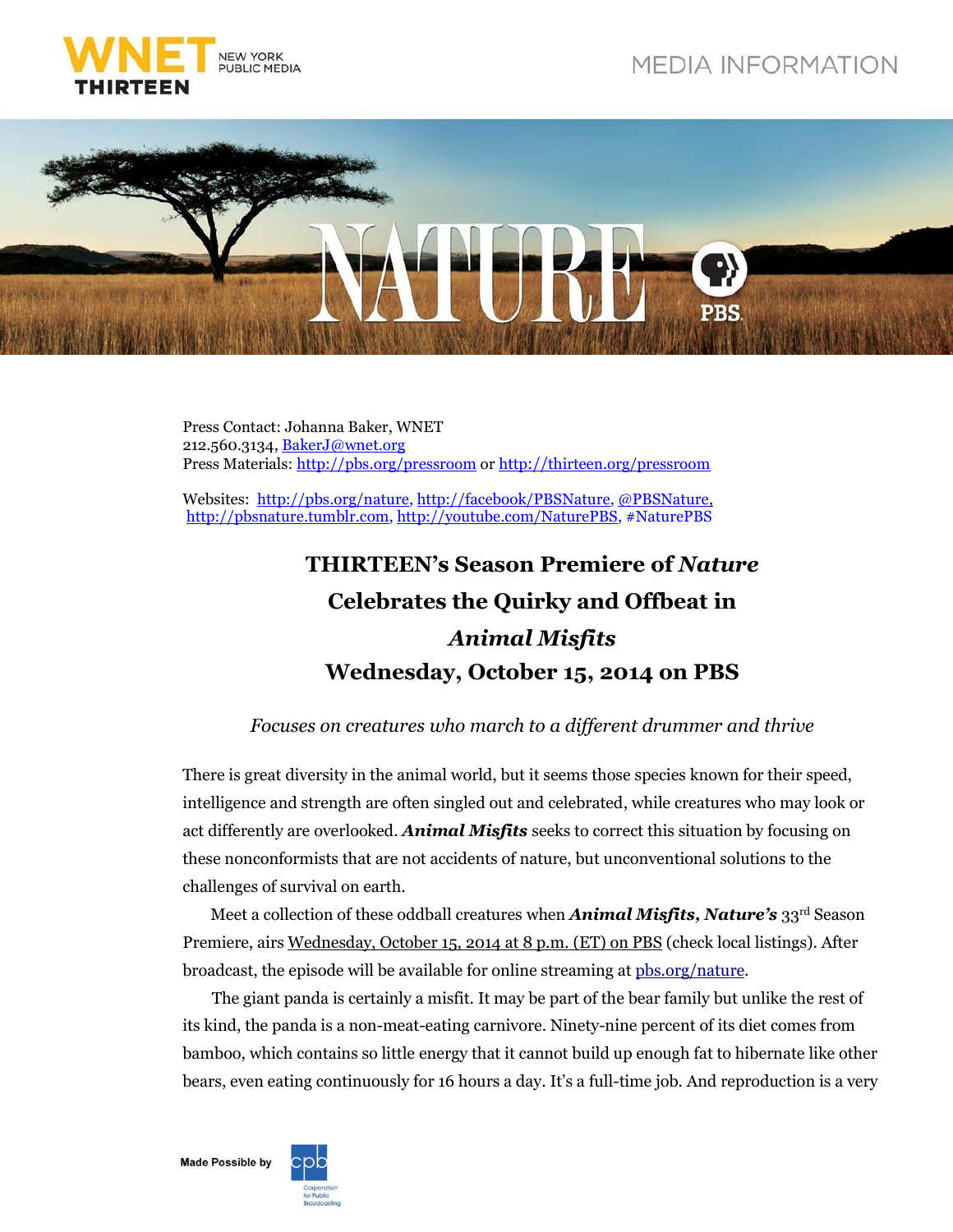slow process, since female pandas are fertile only once a year for a few days. But that's actually an advantage for an animal so reliant on just one food source. If the panda population ever increased dramatically, there might not be enough bamboo to go around.

Then there's the big-headed mole rat which only exists in Ethiopia's Bale Mountains. Of the 37 different species of mole rats in the world, most of which live and feed entirely underground, only the big-headed mole rat breaks with tradition and heads above ground to feed on fresh grass. This dietary preference, coupled with feeble eyesight and poor hearing makes it vulnerable to attacks by wolves. But the big-headed mole rat has a secret weapon, a sentry in the form of a bird called a moorland chat. This expert forager feeds on bugs and worms the mole rat digs up and, in turn, sings out an alarm to announce any approaching wolves.

*Animal Misfits* also includes creatures that may seem distinctly ill-suited to their environment, but thrive nonetheless: a tiny chameleon the size of an ant; the mudskipper, a fish that can live out of water; the ancient deep sea nautilus, whose propulsion thrusts it backwards so it can't see what's ahead; and New Zealand's kakapo, a pudgy flightless parrot whose food source is up in the trees. Possibly most remarkable is the Arctic woolly bear caterpillar that lives for 7 years or more but spends most of its life frozen stiff. The list goes on. Yet these unlikely creatures are not evolutionary dead ends. They're highly specialized success stories, animals that prove being different can also give you an edge.

*Nature* is a production of THIRTEEN Productions LLC for WNET. For *Nature*, Fred Kaufman is executive producer. *Animal Misfits* is a co-production of THIRTEEN Productions LLC and BBC for WNET.

*Nature* pioneered a television genre that is now widely emulated in the broadcast industry. Throughout its history, *Nature* has brought the natural world to millions of viewers. The series has been consistently among the most-watched primetime series on public television.

*Nature* has won over 700 honors from the television industry, the international wildlife film communities and environmental organizations, including 12 Emmys and three Peabodys. The series received two of wildlife film industry's highest honors: the Christopher Parsons Outstanding Achievement Award given by the Wildscreen Festival and the Grand Teton Award given by the Jackson Hole Wildlife Film Festival. Recently, the International Wildlife Film Festival honored *Nature* executive producer Fred Kaufman with its Lifetime Achievement Award for Media.

[PBS.org/nature](http://www.pbs.org/nature) is the award-winning web companion to *Nature,* featuring streaming episodes, filmmaker interviews, teacher's guides and more.

Support for this *Nature* program was made possible in part by the Arnhold Family in memory of Clarisse Arnhold, Sue and Edgar Wachenheim III, the Estate of Elizabeth A. Vernon, the Lillian Goldman Charitable Trust, the Kate W. Cassidy Foundation, the Filomen M. D'Agostino Foundation, by the Corporation for Public Broadcasting and by the nation's public television stations.